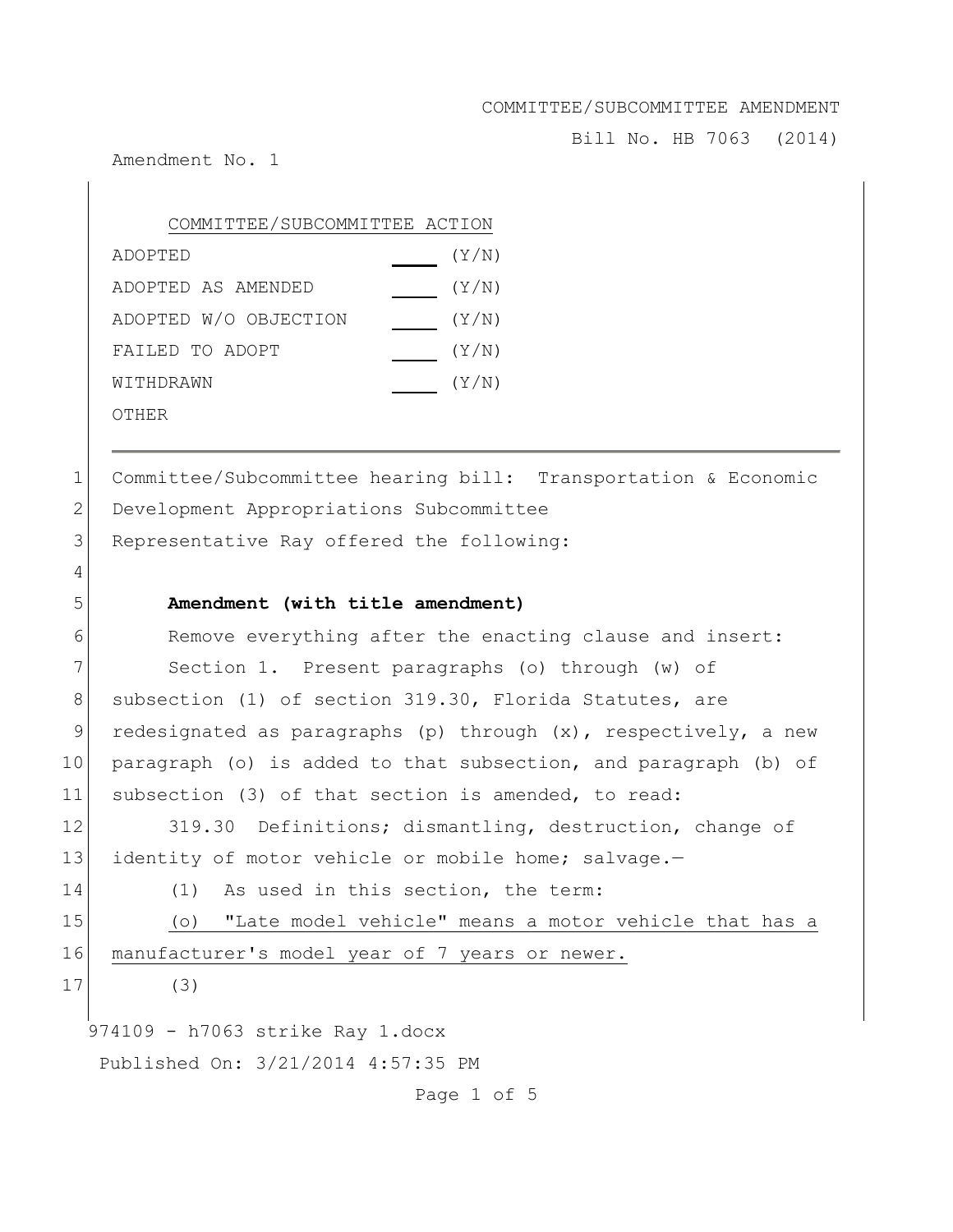Amendment No. 1

Bill No. HB 7063 (2014)

18 (b) The owner, including persons who are self-insured, of 19 a any motor vehicle or mobile home that which is considered to 20 be salvage shall, within 72 hours after the motor vehicle or 21 mobile home becomes salvage, forward the title to the motor 22 vehicle or mobile home to the department for processing. 23 However, an insurance company that which pays money as 24 compensation for the total loss of a motor vehicle or mobile 25 home shall obtain the certificate of title for the motor vehicle 26 or mobile home, make the required notification to the National 27 Motor Vehicle Title Information System, and, within 72 hours 28 after receiving such certificate of title, shall forward such 29 title to the department for processing. The owner or insurance 30 company, as applicable the case may be, may not dispose of a 31 vehicle or mobile home that is a total loss before it obtains 32 has obtained a salvage certificate of title or certificate of 33 destruction from the department. When applying for a salvage 34 certificate of title or certificate of destruction, the owner or 35 insurance company must provide the department with an estimate 36 of the costs of repairing the physical and mechanical damage 37 suffered by the vehicle for which a salvage certificate of title 38 or certificate of destruction is sought. If the estimated costs 39 of repairing the physical and mechanical damage to the mobile 40 home vehicle are equal to 80 percent or more of the current 41 retail cost of the mobile home vehicle, as established in any 42 official used car or used mobile home quide, the department 43 shall declare the mobile home vehicle unrebuildable and print a

974109 - h7063 strike Ray 1.docx

Published On: 3/21/2014 4:57:35 PM

Page 2 of 5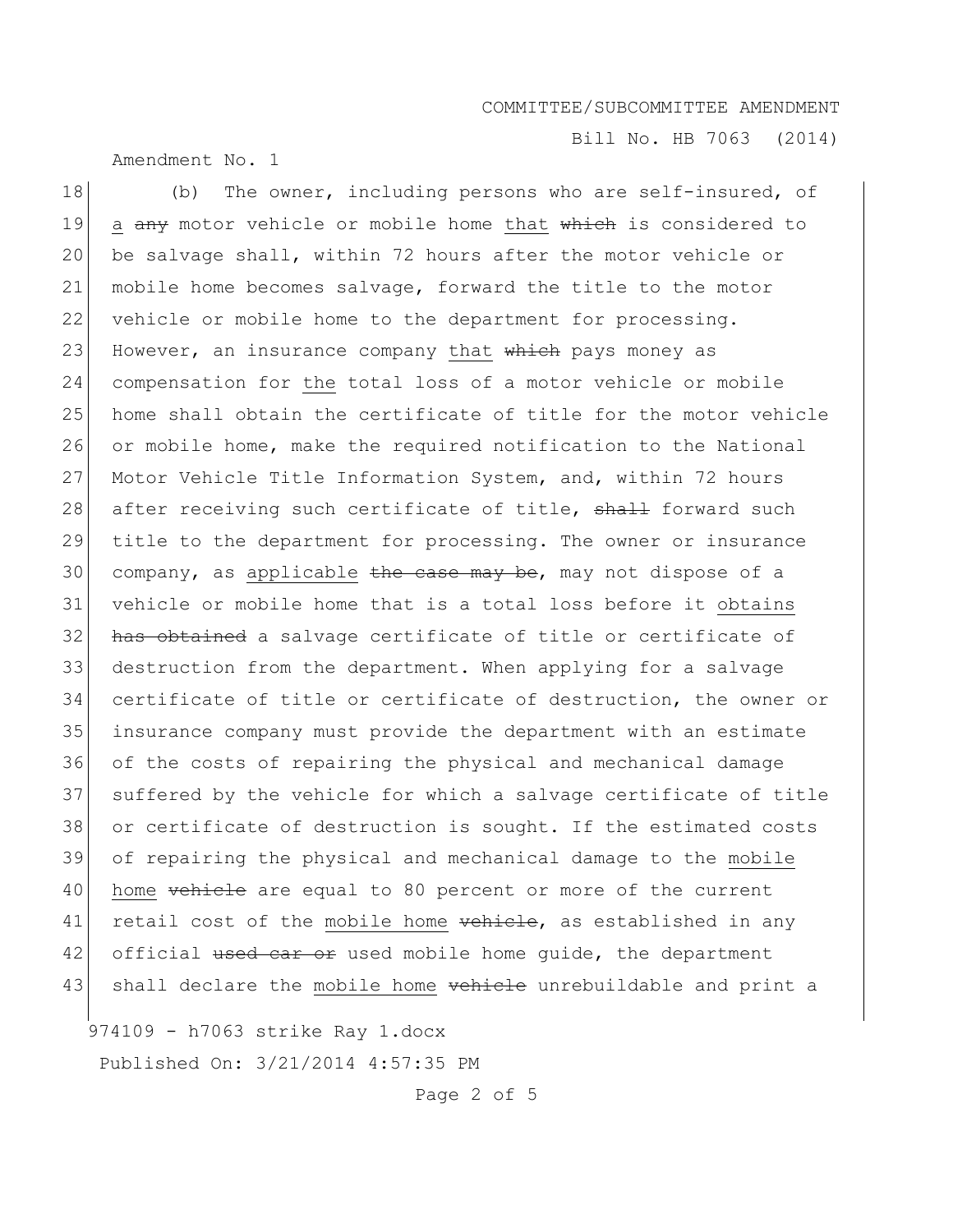Bill No. HB 7063 (2014)

44 certificate of destruction, which authorizes the dismantling or 45 destruction of the motor vehicle or mobile home described 46 therein. For a late model vehicle with a current retail cost of 47 at least \$7,500 just prior to sustaining the damage that 48 resulted in the total loss, as established in any official used 49 car guide, if the owner or insurance company determines that the 50 estimated costs of repairing the physical and mechanical damage 51 to the vehicle are equal to 90 percent or more of the current 52 retail cost of the vehicle, as established in any official used 53 motor vehicle guide, the department shall declare the vehicle 54 unrebuildable and print a certificate of destruction, which 55 authorizes the dismantling or destruction of the motor vehicle. 56 However, if the damaged motor vehicle is equipped with custom-57 lowered floors for wheelchair access or a wheelchair lift, the 58 insurance company may, upon determining that the vehicle is 59 repairable to a condition that is safe for operation on public 60 roads, submit the certificate of title to the department for 61 reissuance as a salvage rebuildable title and the addition of a 62 title brand of "insurance-declared total loss." The certificate 63 of destruction shall be reassignable a maximum of two times 64 before dismantling or destruction of the vehicle is shall be 65 required, and shall accompany the motor vehicle or mobile home 66 for which it is issued, when such motor vehicle or mobile home 67 is sold for such purposes, in lieu of a certificate of title. $\tau$ 68 and, thereafter, The department may not issue a shall refuse 69 issuance of any certificate of title for that vehicle. Nothing

974109 - h7063 strike Ray 1.docx

Amendment No. 1

Published On: 3/21/2014 4:57:35 PM

Page 3 of 5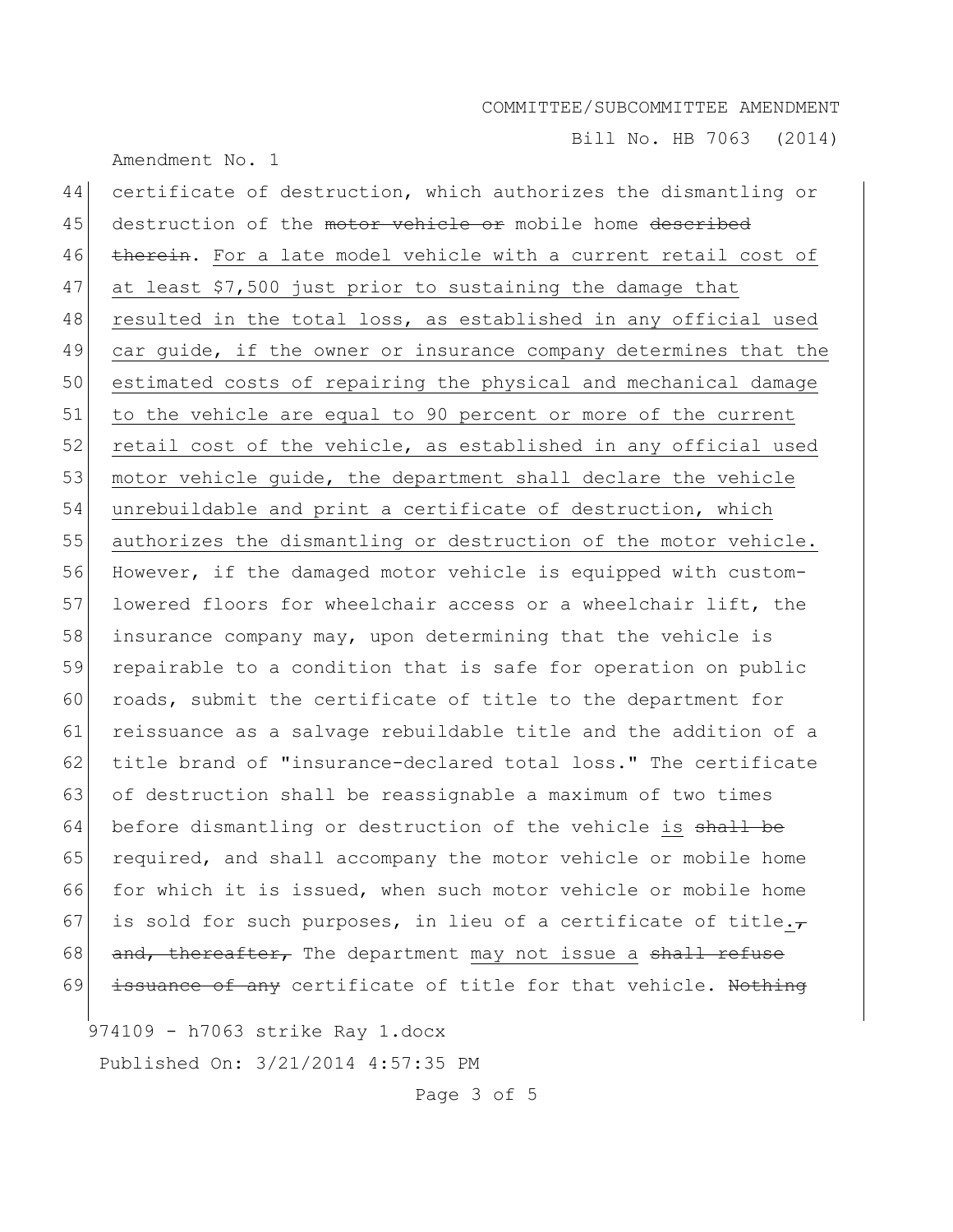Bill No. HB 7063 (2014)

Amendment No. 1

974109 - h7063 strike Ray 1.docx Published On: 3/21/2014 4:57:35 PM 70  $\frac{1}{2}$  in This subsection is not shall be applicable if when a mobile 71 home  $\overline{vethile}$  is worth less than \$1,500 retail just prior to 72 sustaining the damage that resulted in the total loss  $\frac{1}{2}$ 73 undamaged condition in any official used motor vehicle guide or 74 used mobile home guide or when a stolen motor vehicle or mobile 75 home is recovered in substantially intact condition and is 76 readily resalable without extensive repairs to or replacement of 77 the frame or engine. If a motor vehicle has a current retail 78 cost of less than  $$7,500$  just prior to sustaining the damage 79 that resulted in the total loss, as established in any official 80 used motor vehicle guide, or if the vehicle is not a late model 81 vehicle, the owner or insurance company that pays money as 82 compensation for the total loss of the motor vehicle shall 83 obtain a certificate of destruction, if the motor vehicle is 84 damaged, wrecked, or burned to the extent that the only residual 85 value of the motor vehicle is as a source of parts or scrap 86 metal, or if the motor vehicle comes into this state under a 87 title or other ownership document that indicates that the motor 88 vehicle is not repairable, is junked, or is for parts or 89 dismantling only. A Any person who knowingly violates this 90 paragraph or falsifies documentation any document to avoid the 91 requirements of this paragraph commits a misdemeanor of the 92 first degree, punishable as provided in s. 775.082 or s. 93 775.083. 94 Section 2. This act shall take effect July 1, 2014. 95

Page 4 of 5